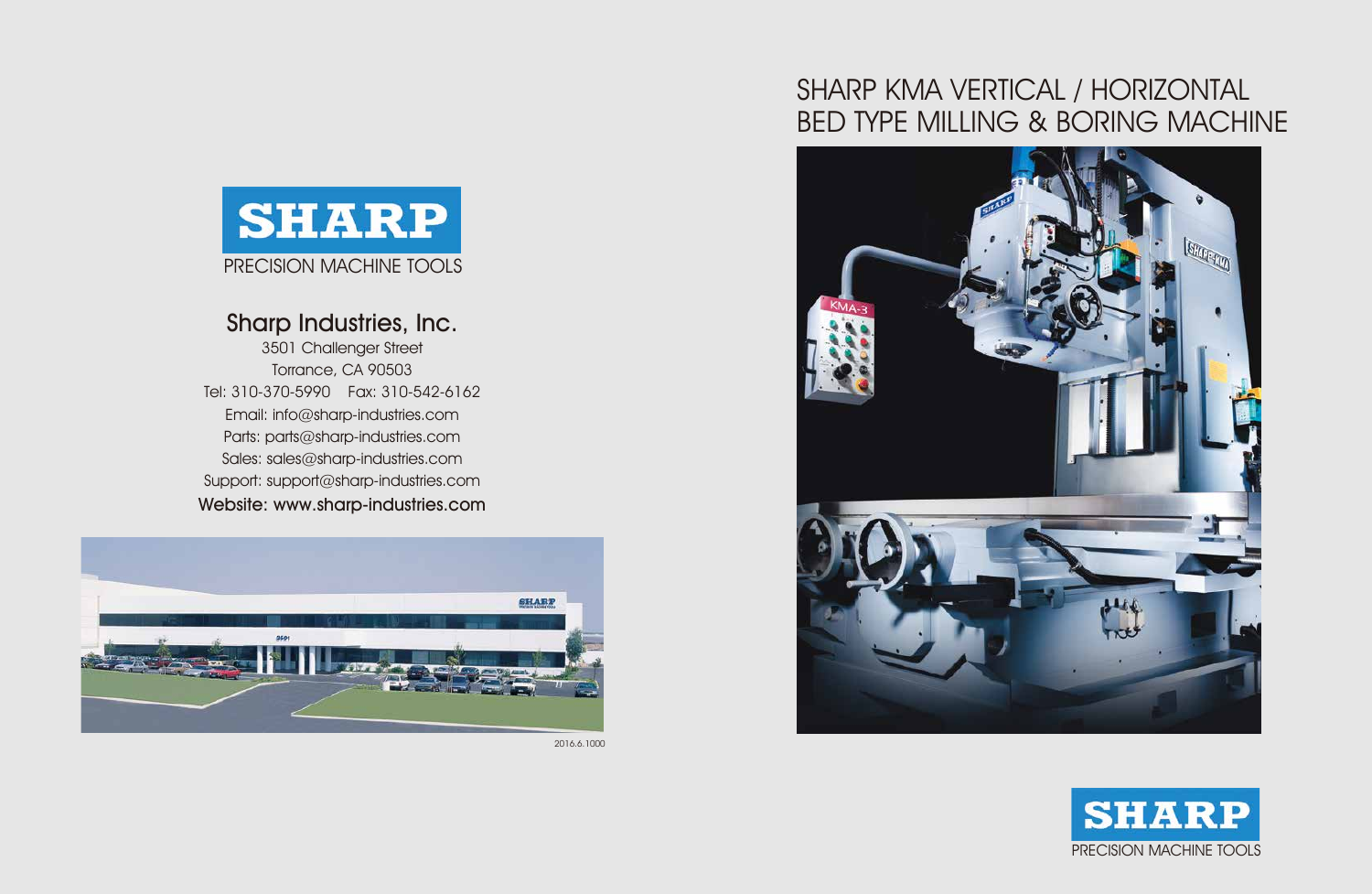







# Model KMA-1, KMA-2, KMA-3 Model KMA-3H (WITH HORIZONTAL SPINDLE)

Model KMA-1 39 3/8" x 15" x 19 11/16" travel, 10 HP spindle motor Model KMA-2 47 1/4" x 17 11/16" x 21 5/8" travel, 15 HP spindle motor Model KMA-3 59" x 23 5/8" x 27 9/16" travel, 78 3/4" x 23 5/8" x 27 9/16" travel with optional outboard supports for table 20 HP spindle motor

Work Table : 59" x 23 5/8" x 27 9/16" travel, 78 3/4" x 23 5/8" x 27 9/16" travel with optional outboard supports for table Vertical Head : 27 9/16" vertical travel, 20 HP spindle motor, 12 steps spindle speed Horizontal Head : 25 1/2" vertical travel (AC servo driven), 7.5 HP spindle motor, 12 step speed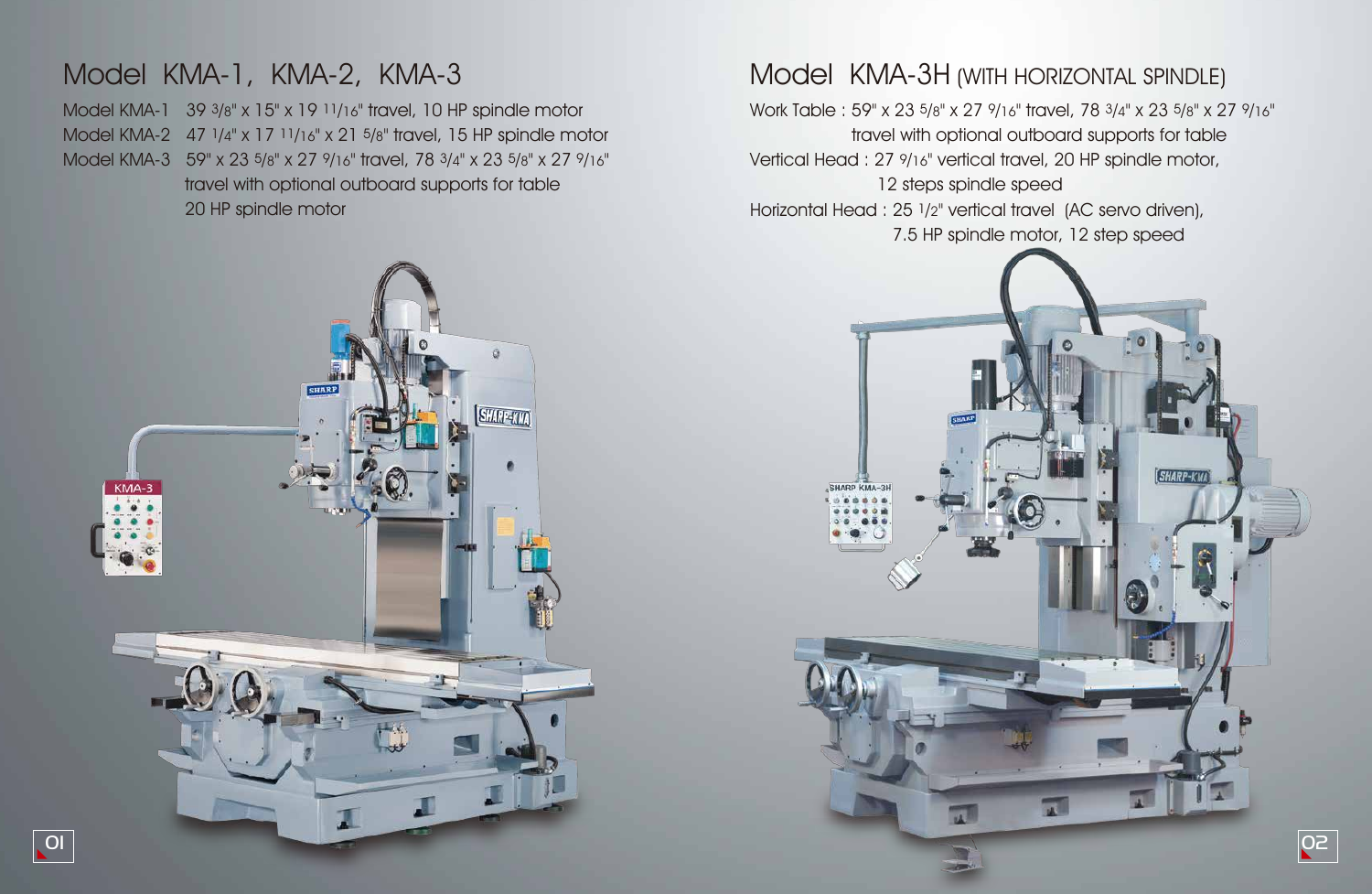# Model KMA-5 Model KMA-5H (WITH HORIZONTAL HEAD)

**SHARP** 

78 3/4" x 31 1/2" x 27 5/8" travel, 98 7/16" x 31 1/2" x 27 5/8" travel with optional outboard table support, 20 HP spindle motor

SHARI

HARP-KW1



Work Table : 78 3/4" x 31 1/2" x 27 5/8" travel, 98 7/16" x 31 1/2" x 27 5/8" travel, with optional outboard supports for table Vertical Head : 27 5/8" vertical travel (AC servo driven), 20 HP spindle motor, infinite vari speed Horizontal Head : 25 1/2" vertical travel (AC servo driven), 7.5 HP spindle motor, 12 step speed

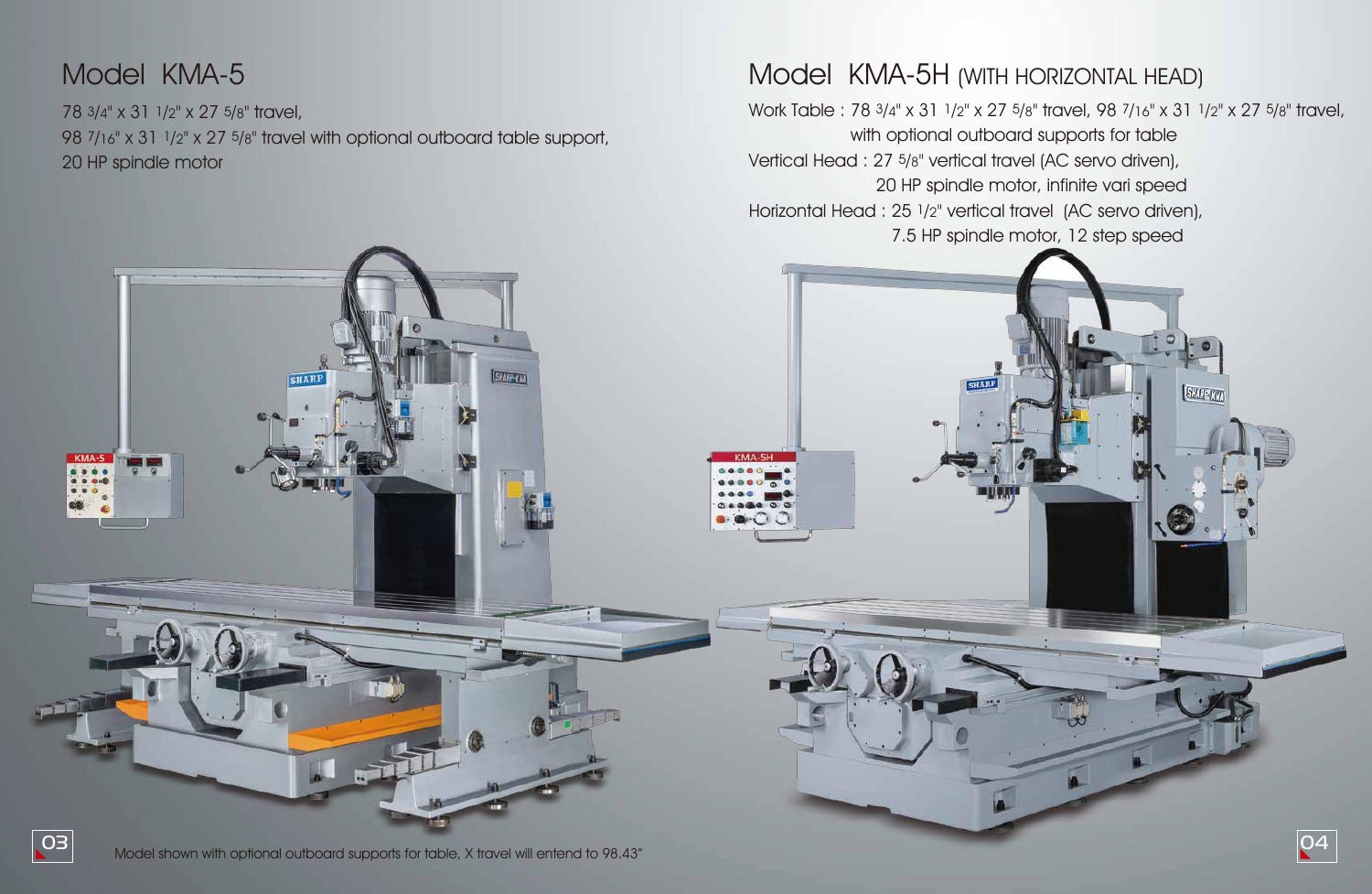# Precise Milling & Boring

**SHARP** 

 $\bigcirc$ 

The full length travel of the vertical head (KMA-1 : 19-11/16", KMA-2 : 21-5/8", KMA-3, KMA-3H,KMA-5, KMA-5H : 27-11/16") along with 6 different feed rates offer unsurpassed capability for precise milling and boring operations.



## Box Way Construction

High quality castings are used on base, column, saddle and table. They are stressed relieved to avoid any distortion. All sliding surfaces are hand scraped to ensure full bearing support. All reference surfaces and T slots are precision ground to exact tolerances.



### Honeycombed Ribbing The vertical column casting is reinforced with honeycombed ribbing. Which is 70% more effective than regular rectangular ribbings in dampening vibration and sustaining thermal stability.

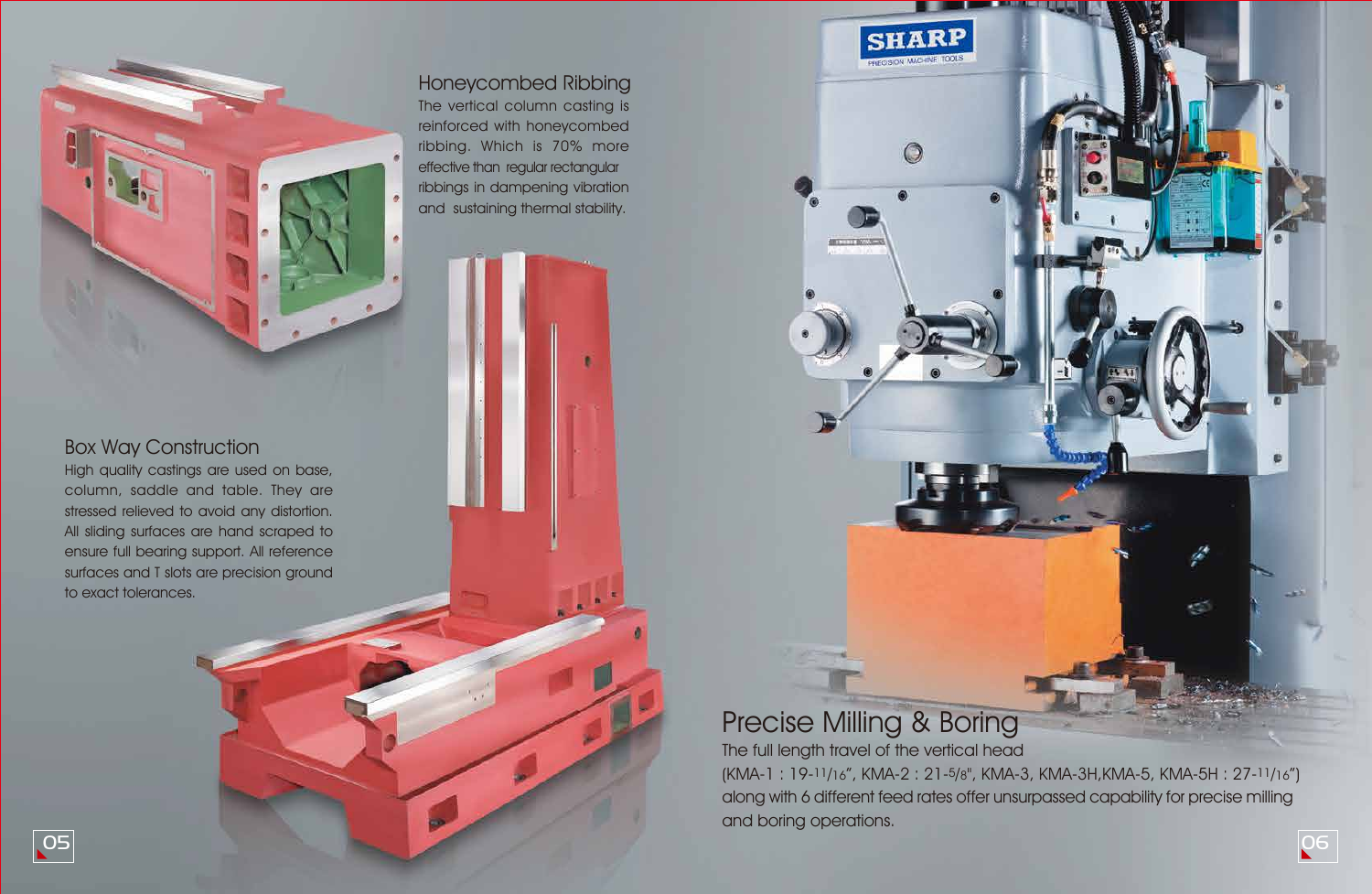

## Easy, Eye level Down Feed Control

- 10 HP spindle motor
- NST #50 spindle
- Geared head spindle, 45-1,500 RPM (12)
- Auto lube on saddle and table ways

The large spindle head offers coarse and fine feed in addition to power feed for positioning. Control of the feeds along with spindle speeds and head locking mechanism are all conveniently mounted at eye level at the front of the spindle head. A tri-lever handle is installed for quick positioning of the head.





### KMA-1 FEATURES :

- 20 HP vertical, 7.5 HP horizontal spindle
- Ballscrew, AC servo drive on horizontal head
- Electronic handwheel (MPG) for horizontal head

#### KMA-2 ADDITIONAL FEATURES:

- 15 HP spindle motor, oversized spindle
- Built-in coolant tank
- 4-way toggle control of table rapid traverse

#### KMA-3 ADDITIONAL FEATURES :

- 20 HP spindle motor
- Pneumatic locks on spindle, table, saddle
- Variable speed feed rate on table, saddle
- Auto lube on vertical ways

#### KMA-5 ADDITIONAL FEATURES :

- Ballscrew, AC servo driven table/saddle feed
- Ballscrew, AC servo driven vertical head feed
- infinite vari speed
- Outboard supports for table (optional)

#### KMA-3H ADDITIONAL FEATURES :

#### KMA-5H ADDITIONAL FEATURES :

- Ballscrew, AC servo driven table/saddle feed
- Ballscrew, AC servo driven table feed
- Ballscrew, AC servo driven horizontal head (up down)
- Outboard supports for table (optional)